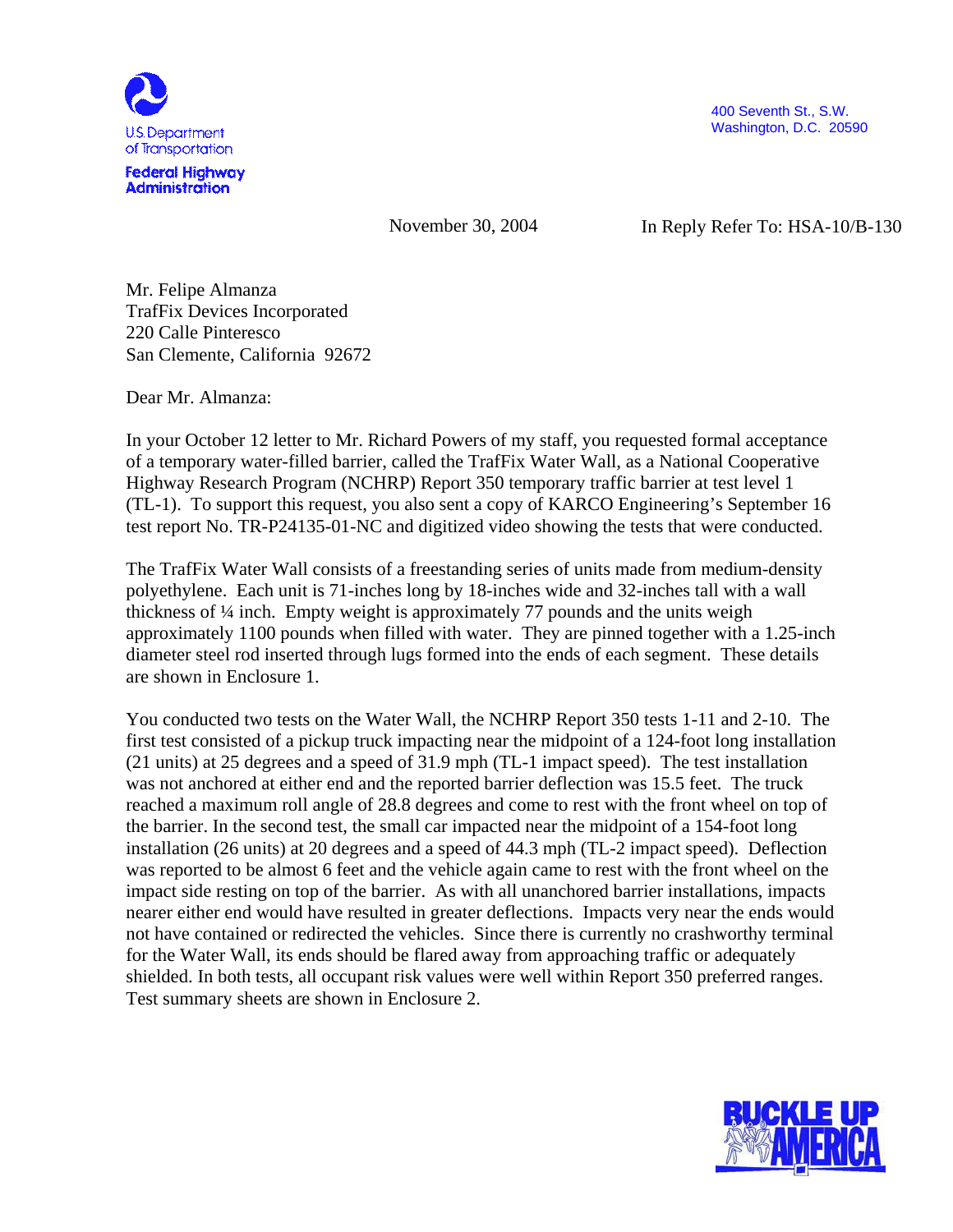Based on the reported crash performance of the TrafFix Water Wall with the pickup truck, it may be considered an NCHRP Report 350 TL-1 temporary traffic barrier (even though it has been shown to meet evaluation criteria for the small car at the TL-2 impact speed) and used at appropriate low-speed locations on the National Highway System (NHS) when selected by the contracting authority.

Please note the following standard provisions that apply to FHWA letters of acceptance:

- Our acceptance is limited to the crashworthiness characteristics of the TrafFix Water Wall and does not address its structural features, nor conformity with the Manual on Uniform Traffic Control Devices.
- Any changes to the tested design that may adversely influence its crashworthiness will require a new acceptance letter.
- Should the FHWA discover that the qualification testing was flawed, that in-service performance reveals unacceptable safety problems, or that the device being marketed is significantly different from the version that was crash tested, it reserves the right to modify or revoke its acceptance.
- You will be expected to supply potential users with sufficient information on design and installation requirements to ensure optimal performance.
- You will be expected to certify to users that the hardware furnished has essentially the same chemistry, mechanical properties, and geometry as the design that was crash tested.
- To prevent misunderstanding by others, this letter of acceptance, designated as number B-130 shall not be reproduced except in full. This letter, and the test documentation upon which this letter is based, is public information. All such letters and documentation may be reviewed at our office upon request.
- The TrafFix Water Wall is assumed to be a proprietary product. The use of proprietary hardware in a work zone on Federal-aid projects is generally of a temporary nature. These features are usually *selected by the contractor* for use as needed and removed upon completion of the project. Under such conditions they can be presumed to meet requirement (a) given below for the use of proprietary products on Federal-aid projects. On the other hand, if proprietary devices are *specified by a highway agency* for use on Federal-aid projects, except exempt, non-NHS projects, they: (a) must be supplied through competitive bidding with equally suitable unpatented items; (b) the highway agency must certify that they are essential for synchronization with existing highway facilities or that no equally suitable alternative exists or; (c) they must be used for research or for a distinctive type of construction on relatively short sections of road for experimental purposes. Our regulations concerning proprietary products are contained in Title 23, Code of Federal Regulations, Section 635.411.

Sincerely yours,

(original signed by John R. Baxter)

John R. Baxter, P.E. Director, Office of Safety Design Office of Safety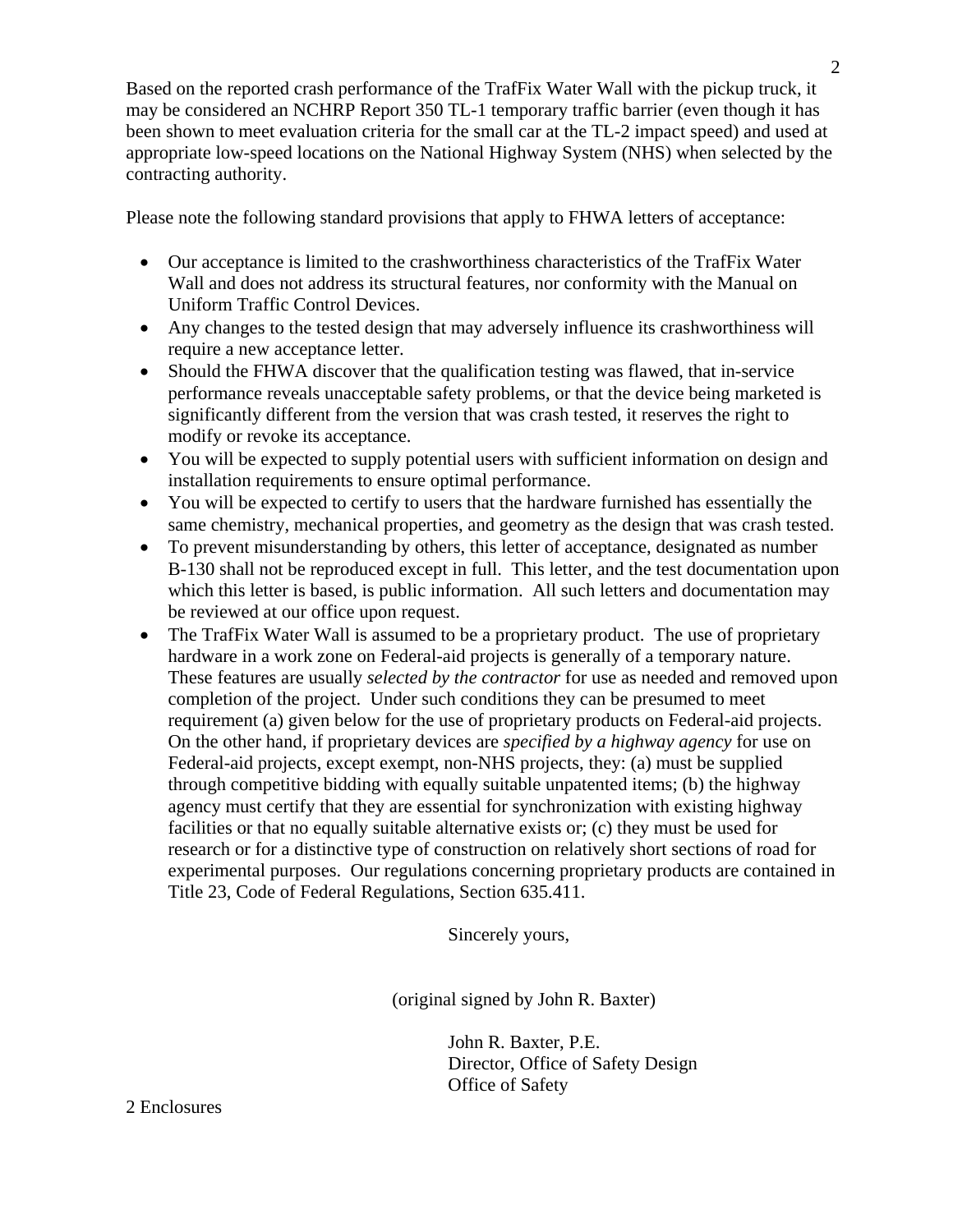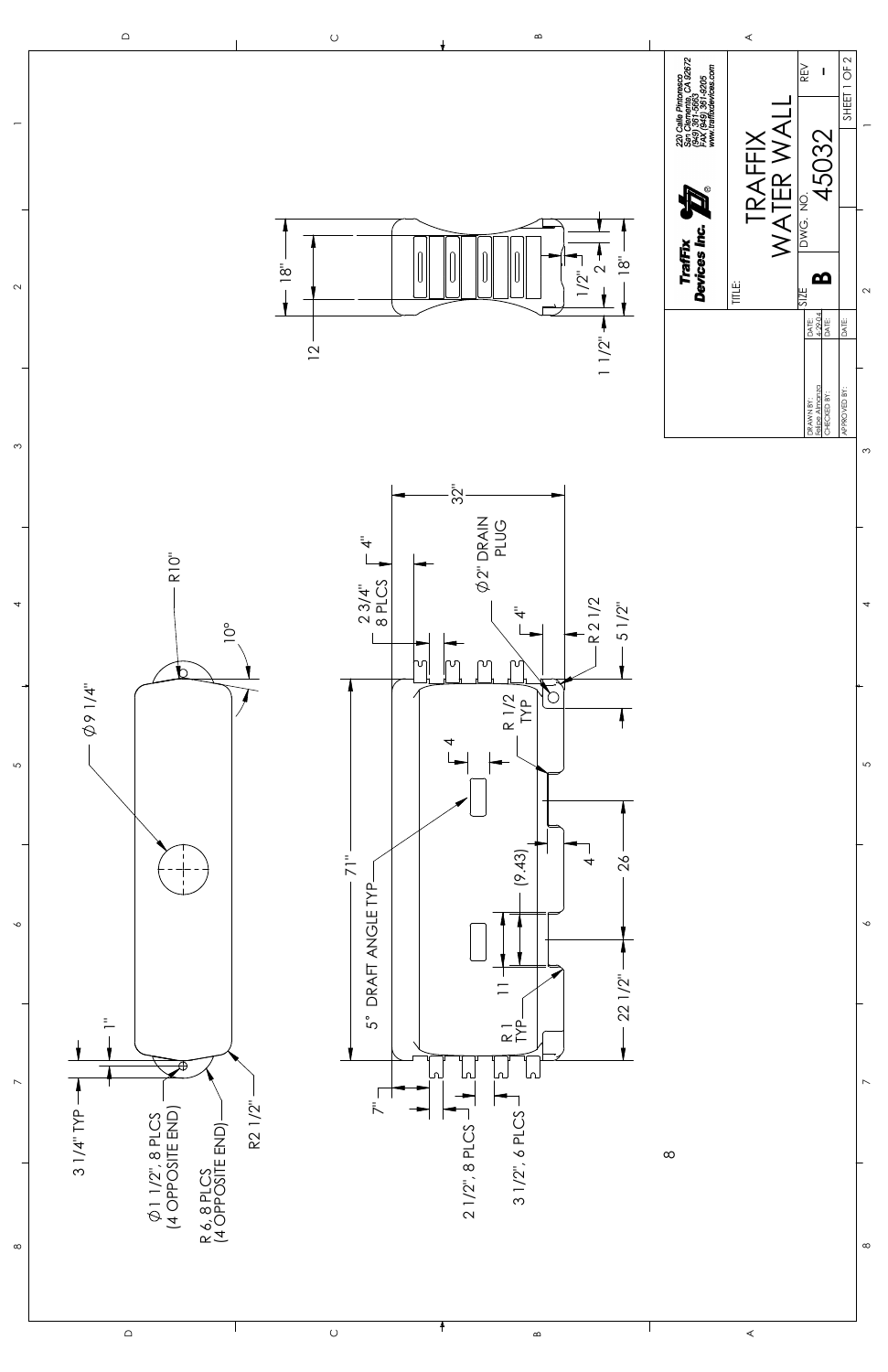| ഥ           |  |
|-------------|--|
| O           |  |
|             |  |
| L           |  |
| α<br>נ<br>S |  |
| ŀ           |  |
|             |  |

## SUMMARY OF RESULTS FOR TEST NO. 1-11 **SUMMARY OF RESULTS FOR TEST NO. 1-11**





0



| TR-P24135-01-NC  |                                   | 12                                               |                                       |
|------------------|-----------------------------------|--------------------------------------------------|---------------------------------------|
| 11.5             | MAXIMUM YAW ANGLE (Deg.)          | $\bullet$                                        | ANGLE (Deg.)                          |
| -5.5             | <b>MAXIMUM PITCH ANGLE (Deg.)</b> | $\bullet$                                        | SPEED (km/h)                          |
| $-28.8$          | <b>MAXIMUM ROLL ANGLE (Deg.)</b>  |                                                  | EXIT CONDITIONS                       |
|                  | POST IMPACT VEHICULAR BEHAVIOR    | 33.03                                            | IMPACT SEVERITY (kJ)                  |
|                  |                                   | 25                                               | ANGLE (Deg.)                          |
| <b>FS0000000</b> | DCDI                              | 51.4 (31.9 mph)                                  | SPEED (km/h)                          |
|                  | <b>INTERIOR</b>                   |                                                  | IMPACT CONDITIONS                     |
| 01RDEN1          | CDC                               | 1964 Kg (4330 lbs)                               | GROSS STATIC WEIGHT                   |
| 1FR1             | vns                               | $\frac{4}{2}$                                    | DUMMY(s) MASS                         |
|                  | <b>EXTERIOR</b>                   | 1964 Kg (4330 lbs)                               | <b>MASS (TEST INERTIAL)</b>           |
|                  | <b>VEHICLE DAMAGE</b>             | 2096 Kg (4620 lbs)                               | <b>MASS (CURB)</b>                    |
| $15.52$ ft.      | PERMANENT                         | CHEVY SILVERADO PICKUP                           | <b>MODEL</b>                          |
| ⋚                | <b>DYNAMIC</b>                    | $1 - 11$                                         | DESIGNATION                           |
| $\leq$           | TEST ARTICLE DEFLECTIONS (m)      | PRODUCTION                                       | TYPE                                  |
| 0.26             | ASI (optional)                    | 2000P                                            | TEST VEHICLE                          |
| $\frac{4}{2}$    | PHD (optional)                    | CONCRETE                                         | SOIL TYPE AND CONDITION               |
| ≸                | Y-DIRECTION                       | LESS THAN 45 Kg                                  | SIZE AND/OR DIMENSION OF KEY ELEMENTS |
| $-2.9$           | X-DIRECTION                       | $\frac{4}{2}$                                    | Installation LENGTH (m)               |
|                  | RIDEDOWN ACCELERATION (g's)       | <b>LONGITUDINAL WATER</b><br><b>BARRIER UNIT</b> | TYPE                                  |
| ≸                | THIV (optional)                   |                                                  | TEST ARTICLE                          |
| ⋚                | Y-DIRECTION                       | 02/06/04                                         | DATE                                  |
| 4.6              | X-DIRECTION                       | $1-11$                                           | TEST NO.                              |
|                  | IMPACT VELOCITY (m/sec)           | <b>KARCO ENGINEERING</b>                         | TEST AGENCY                           |
|                  | <b>DCCUPANT RISK VALUES</b>       | MATION                                           | GENERAL INFORI                        |

TR-P24135-01-NC TR-P24135-01-NC